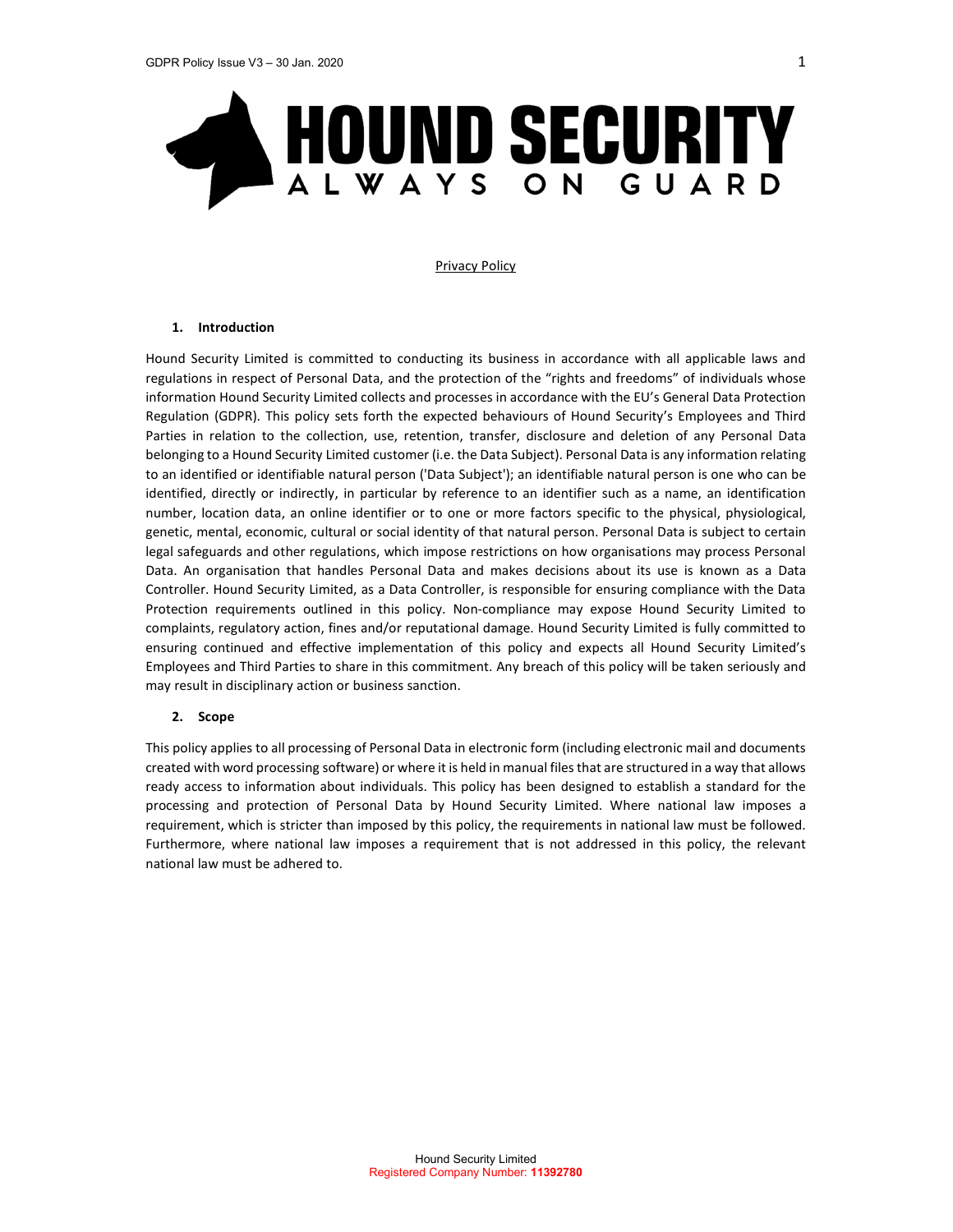

# 3. Definitions

| Employee                    | An individual who works part-time or full-time for     |
|-----------------------------|--------------------------------------------------------|
|                             | Hound Security Limited under a contract of             |
|                             | employment, whether oral or written, express or        |
|                             | implied, and has recognised rights and duties.         |
|                             | Includes temporary employees and independent           |
|                             | contractors.                                           |
| <b>Third Party</b>          | External organisations with which a Hound Security     |
|                             | Limited company conducts business and is also          |
|                             | authorised to, under the direct authority of Hound     |
|                             | Security Limited, process the Personal Data of Hound   |
|                             | Security Limited contacts                              |
|                             |                                                        |
| Personal Data               | Any information relating to an identified or           |
|                             | identifiable natural person ('data subject'); an       |
|                             | identifiable natural person is one who can be          |
|                             | identified, directly or indirectly, in particular by   |
|                             | reference to an identifier such as a name, an          |
|                             | identification number, location data, an online        |
|                             | identifier or to one or more factors specific to the   |
|                             | physical, physiological, genetic, mental, economic,    |
|                             | cultural or social identity of that natural person     |
| Customer                    | Any past, current or prospective Hound Security        |
|                             | Limited customer.                                      |
| Identifiable Natural Person | Anyone who can be identified, directly or indirectly,  |
|                             | in particular by reference to an identifier such as a  |
|                             | name, an identification number, location data, an      |
|                             | online identifier, or one or more factors specific to  |
|                             | physical,<br>physiological, genetic, mental,<br>the    |
|                             | economic, cultural or social identity of that natural  |
|                             | person.                                                |
| Data Controller             | A natural or legal person, Public Authority, Agency or |
|                             | other body which, alone or jointly with others,        |
|                             | determines the purposes and means of the               |
|                             | processing of Personal Data.                           |
| Data Subject                | A natural person whose personal data is processed by   |
|                             | a controller or processor.                             |
| Process, Processing         | Any operation performed on Personal Data, whether      |
|                             | or not by automated means, including collection, use,  |
|                             | storing, making available, deletion etc.               |
| Data Protection             |                                                        |
|                             | The process of safeguarding Personal Data from         |
|                             | unauthorised or unlawful disclosure, access,           |
|                             | alteration, processing, transfer or destruction.       |
| Data Protection Authority   | An independent Public Authority responsible for        |
|                             | monitoring the application of the relevant Data        |
|                             | Protection regulation set forth in national law.       |
|                             | (Information Commissioner's Office).                   |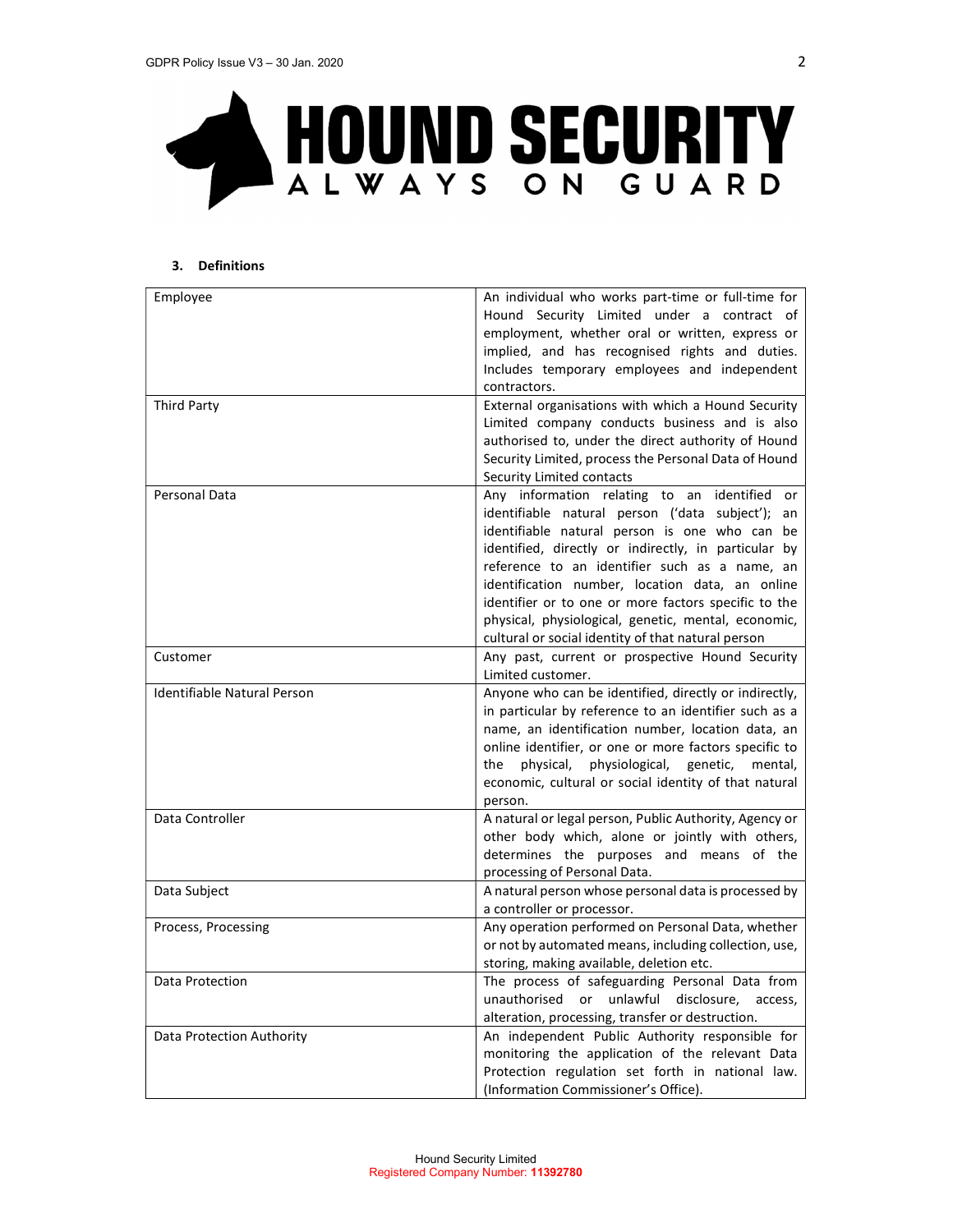

| Data Processors            | The entity that processes data on behalf of the data<br>controller.                                    |  |
|----------------------------|--------------------------------------------------------------------------------------------------------|--|
| Consent                    | Freely given, specific, informed and explicit consent                                                  |  |
|                            | of the Data Subject by statement or action signifying                                                  |  |
|                            | agreement to the processing of their personal data.                                                    |  |
| Special categories of data | Personal Data pertaining to or revealing racial or                                                     |  |
|                            | ethnic origin, political opinions, religious or                                                        |  |
|                            | philosophical beliefs, trade-union membership; data                                                    |  |
|                            | concerning health or sex life and sexual orientation;                                                  |  |
|                            | genetic data or biometric data.                                                                        |  |
| <b>Third Country</b>       | Any country not recognised as having an adequate                                                       |  |
|                            | level of legal protection for the rights and freedoms                                                  |  |
|                            | of Data Subjects in relation to the Processing of                                                      |  |
|                            | Personal Data.                                                                                         |  |
| Personal Data Breach       | A breach of security leading to the accidental or                                                      |  |
|                            | unlawful access to destruction, misuse, loss,                                                          |  |
|                            | alteration, unauthorised disclosure of Personal Data.                                                  |  |
| Encryption                 | Personal data that is protected through technological                                                  |  |
|                            | measures to ensure that the data is only accessible /                                                  |  |
|                            | readable by those with specified access.                                                               |  |
| Pseudonymisation           | Data amended in such a way that no individuals can                                                     |  |
|                            | be identified from the data (whether directly or                                                       |  |
|                            | indirectly) without the use of additional data.                                                        |  |
| Anonymisation              | Data amended in such a way that no individuals can<br>be identified from the data (whether directly or |  |
|                            |                                                                                                        |  |
|                            | indirectly) by any means or by any person.                                                             |  |

# 4. Personal Data

In order for us to process orders, administer your account, provide the goods and services and meet all contractual obligations, the following information might be requested:

- Contact name
- Job title
- Company name
- Business telephone number
- Business email address
- Mobile telephone number
- Bank account information (when applicable)
- Home address (when applicable)
- Date of birth (when applicable)

This information is gathered by in-person request and we shall only collect the data necessary to provide the goods or services, or such as is required for security screening in the case of new employees. We do not collect special category data.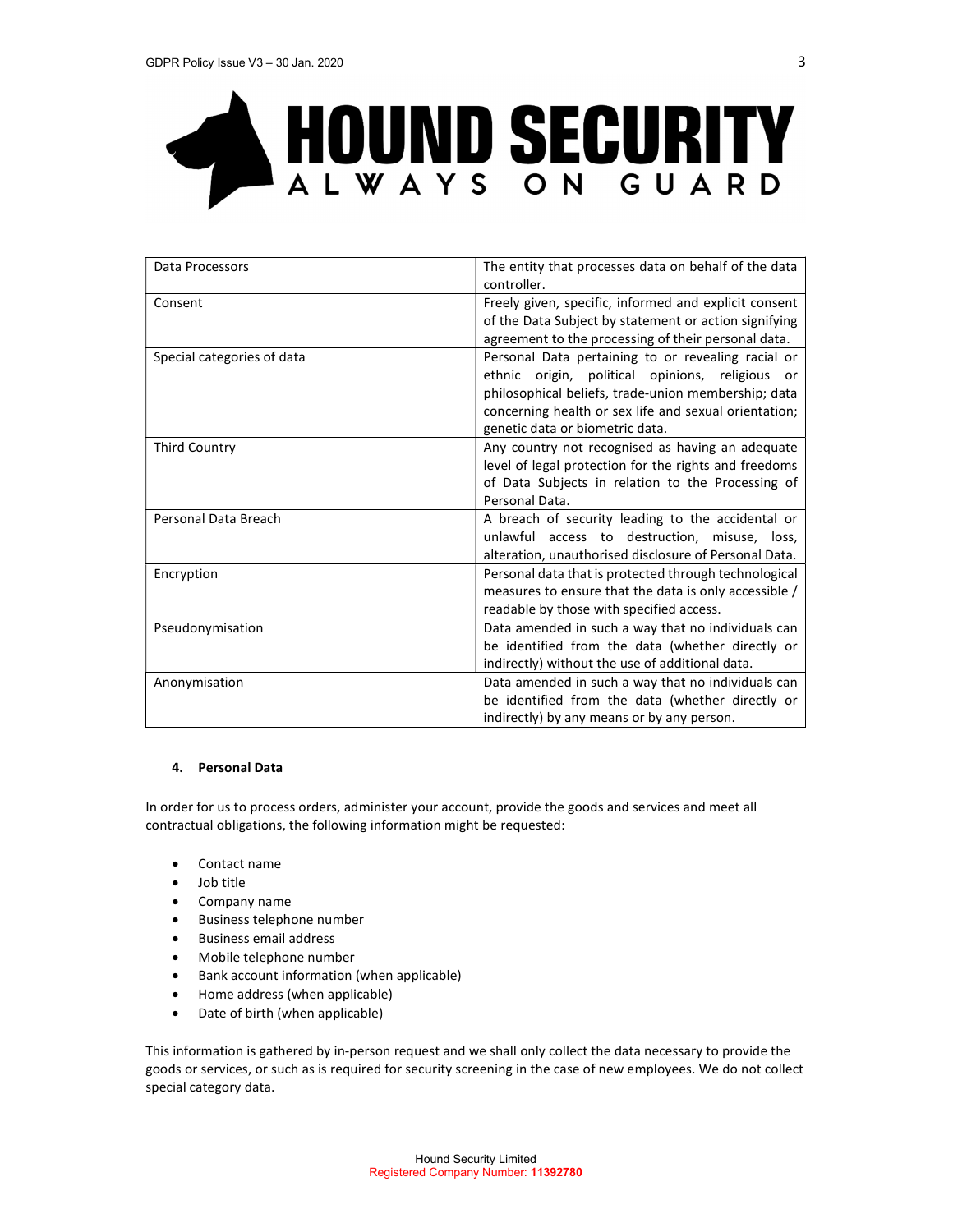

# 5. How we may use your personal data

Hound Security Limited will process (collect, store and use) the information you provide in a manner compatible with the EU's General Data Protection Regulation (GDPR). We will endeavour to keep your information accurate and up to date, and not keep it for longer than is necessary. We are required to retain information in accordance with the law and how long certain kinds of personal data should be kept may also be governed by specific business-sector requirements and agreed practices. Personal data may be held in addition to these periods depending on individual business needs. In order for us to provide the services we need to collect personal data for correspondence purposes and/or detailed service provision. In any event, we are committed to ensuring that the information we collect and use is appropriate for this purpose and does not constitute an invasion of your privacy. We process your information for the purpose of delivering the goods and services, in the legitimate interest of Hound Security Limited and its clients and may use the information to contact you in order to provide the goods and/or services.

Personal information which you supply to us may be used in a number of ways, for example:

- To set up your account and process orders.
- For continuing administration of your account and all goods and services provided.

# 6. Will my personal data be shared with anyone else?

We may pass your personal data on to third-party service providers contracted to Hound Security Limited in the course of dealing with you. Any third parties that we may share your data with are obliged to keep your details securely, and to use them only to fulfil the service they provide you on our behalf. When they no longer need your data to fulfil this service, they will dispose of the details in line with our procedures. If there is a requirement for sensitive personal data to be passed onto a third party we will only do so once we have obtained your consent, unless we are legally required otherwise.

# 7. Under what circumstances will Hound Security Limited contact me?

Our aim is not to be intrusive, and we undertake not to ask irrelevant or unnecessary questions. Moreover, the information you provide will be subject to rigorous measures and procedures to minimise the risk of unauthorised access or disclosure. We will contact you for correspondence purposes and/or detailed service provision. In terms of being contacted for marketing purposes Hound Security Limited would contact you for additional consent.

# 8. Retention Period

Hound Security Limited will process personal data for the duration of the contract and such time afterwards as industry standards require and will store the personal data in accordance with our Retention Period documented information.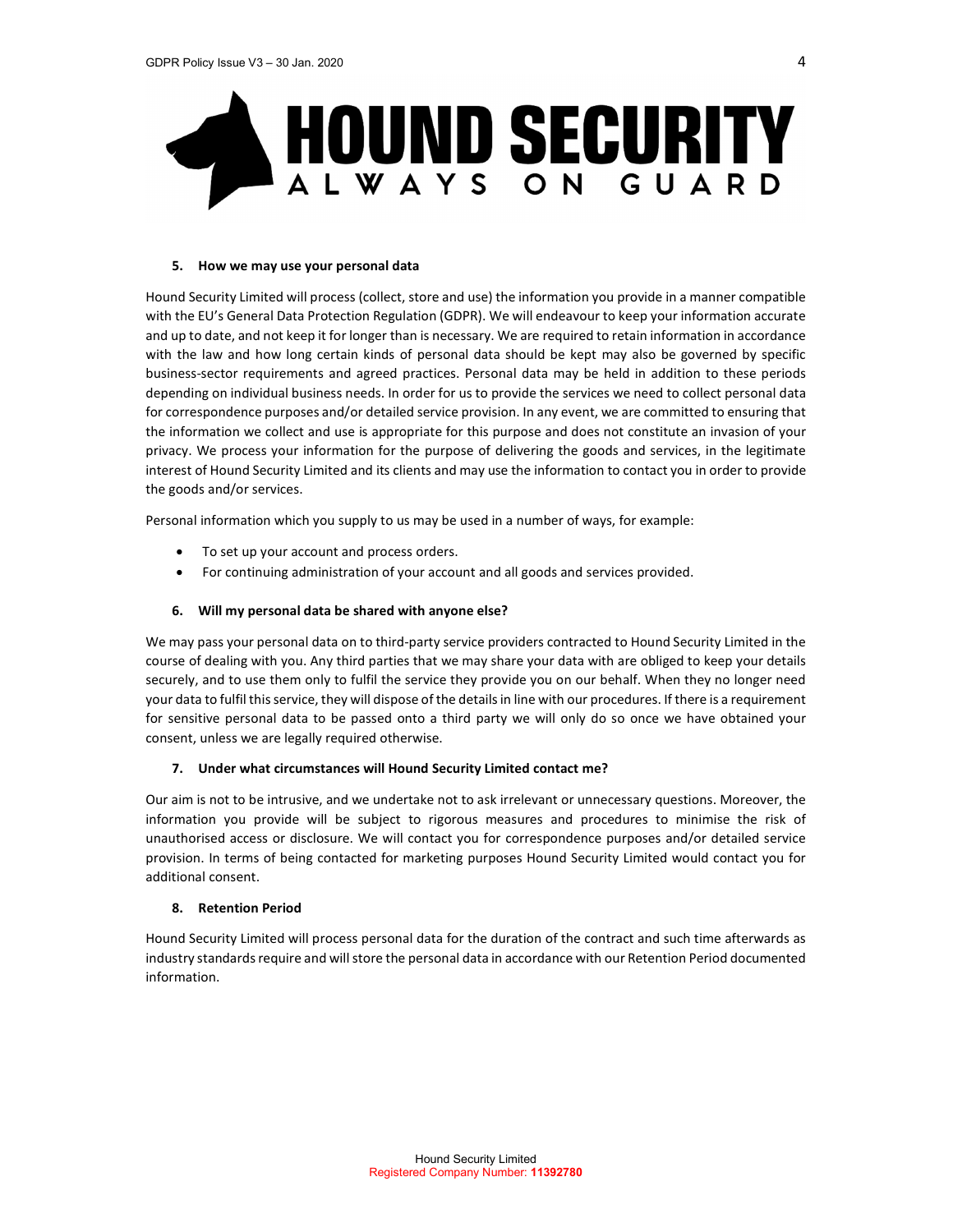

# 9. Your rights as a data subject

At any point while we are in possession of or processing your personal data, you, the data subject, have the following rights:

- You have the right to know exactly how your personal data will be processed by us. We commit to processing your data fairly, lawfully and transparently, details of which are set out in this Privacy Notice.
- Right of access you have the right to request access to the Personal Data we hold about you.
- Right of rectification you have the right to request changes to data we hold about you that is inaccurate or incomplete.
- Right to be forgotten you have the right to request erasure of your data or the right to be forgotten completely, where there is no legitimate reason for your data to continue to be processed. Page 4 of 5 GDPRREC3.1 Classification: Public Issued Date: 15/01/18 V1
- Right to restriction of processing you have the right to request that processing of your data is restricted so that data remains stored but is not further processed by us.
- Right of portability you have the right to have the data we hold about you transferred to another organisation.
- Right to object you have the right to object to your data being processed, if the processing is for a legitimate interest without compelling grounds, or for direct marketing.
- Right to judicial review: in the event that we were to refuse your request under rights of access, we will provide you with a reason as to why. You have the right to complain as outlined in clause 3.9 below. All of the above requests will be forwarded on should there be a third party involved (as stated in 3.4.1 above) in the processing of your personal data.

If you want to review, verify, correct or request erasure of your personal information, object to the processing of your personal data, or request that we transfer a copy of your personal information to another party, please write to us at Hound Security Limited, 10 The Paddocks, Codicote, Hitchin, SG4 8YX or email us at info@houndsecurity.co.uk<br>You will not have to pay a fee to access your personal information (or to exercise any of the other rights).

However, we may charge a reasonable fee if your request for access is clearly unfounded or excessive. Alternatively, we may refuse to comply with the request in such circumstances.